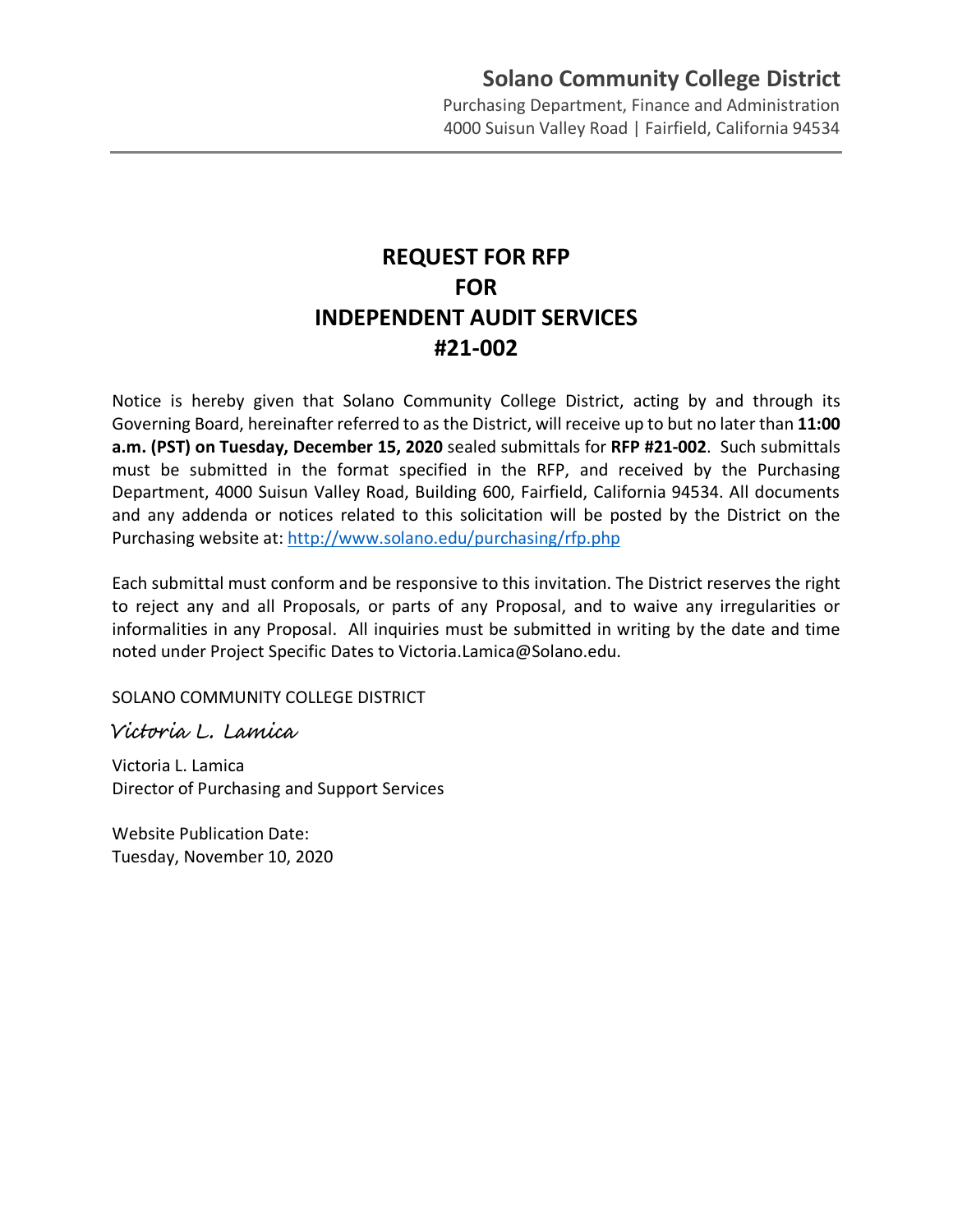# **Table of Contents**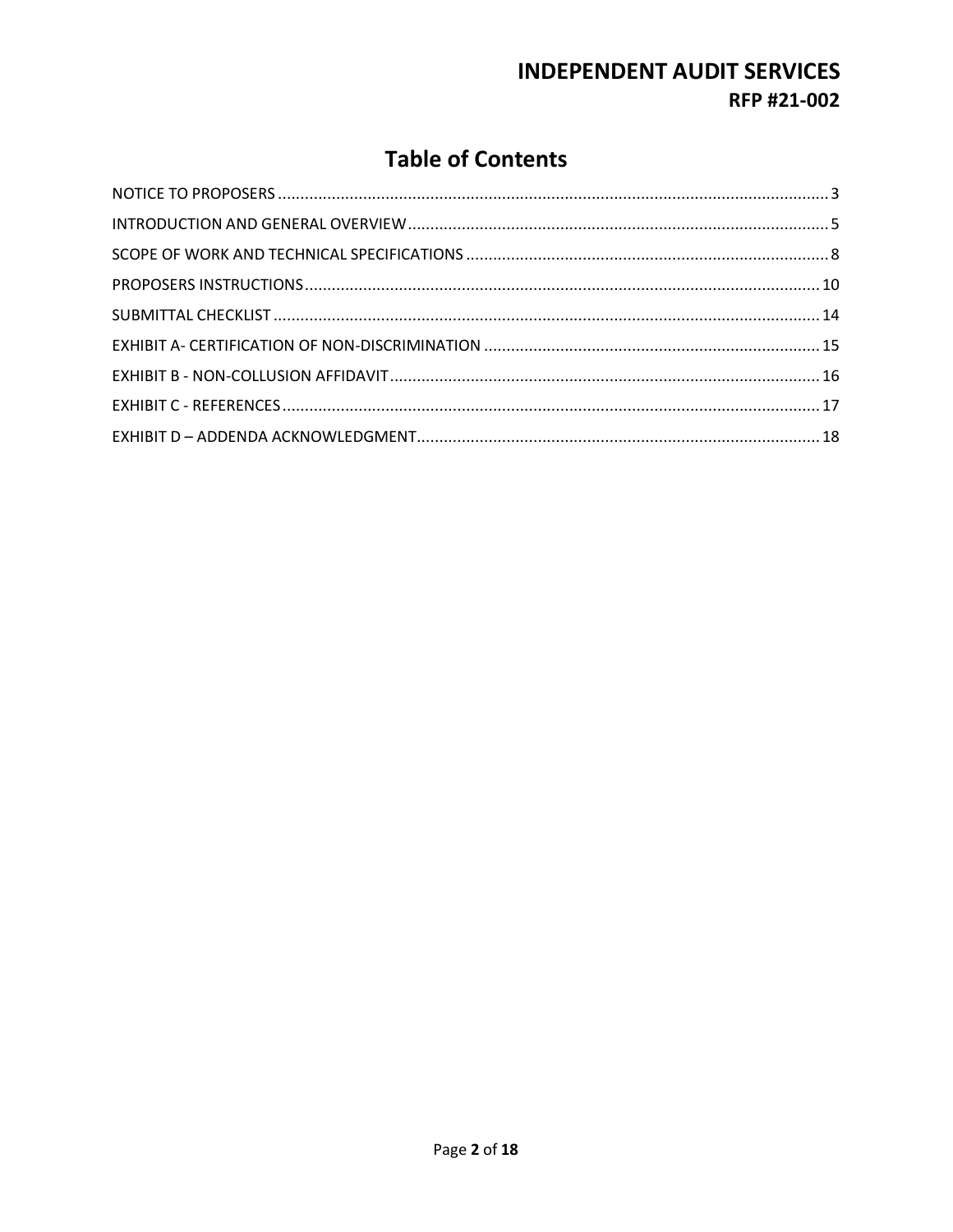# **NOTICE TO PROPOSERS**

<span id="page-2-0"></span>NOTICE IS HEREBY GIVEN that the governing Board ("Board") of Solano Community College District ("District") is presently accepting Proposals for the following project ("Project"):

#### **Independent Audit Services RFP #21-002**

Sealed Proposals must be received by, but **no later than 11:00 A.M. (PST), Tuesday, December 15, 2020.** Any changes to this RFP are invalid unless specifically modified by the District and issued as a separate addendum document. Should there be any questions as to changes to the content of this document, the District's copy shall prevail.

This RFP may be obtained from the District by contacting the District's Purchasing Department whose contact information is noted herein. The RFP is also available online at http://www.solano.edu/purchasing/rfp.php. In the event this RFP is obtained through any means other than the District's distribution, the District will not be responsible for the completeness, accuracy, or timeliness of the final RFP document.

**Submittal of Proposal** To facilitate the evaluation process, **one (1) complete electronic version on a flash drive, (1) original AND (3) additional copies of the Proposal shall be provided**. All materials submitted in response to this RFP shall be on 8  $\frac{1}{2}$  x 11" paper, in portrait orientation, 11 or 12 point Arial, Calibri or Times New Roman font with 1" page margins on all sides. All submitted materials must be bound in either a three-ring binder or spiral bound notebook. Tabbed dividers should be used to identify and separate discrete sections of the RFP materials which correspond format and contents. Mistakes may be crossed out and corrections made adjacent, however, each correction must be initialed by the person signing the Proposal.

Delivered Proposal shall be enclosed and sealed in an envelope or container bearing the title of the project, the RFP #21-002 number and the name of the Firm, and delivered in one of the following methods:

| Hand-delivered to:                    | U.S. Postal Service, UPS, FedEx, or other |
|---------------------------------------|-------------------------------------------|
| Solano Community College District     | common carrier delivered to:              |
| Attn: Purchasing Department           | Solano Community College District         |
| 4000 Suisun Valley Road, Building 600 | Attn: Director of Purchasing and Support  |
| Fairfield, California 94534           | Services                                  |
| DUE TO COVID-19 THIS OPTION IS NOT    | 4000 Suisun Valley Road, Building 600     |
| <b>AVAILABLE</b>                      | Fairfield, California 94534               |

#### **EMAIL OR FAXED PROPOSALS WILL NOT BE ACCEPTED.**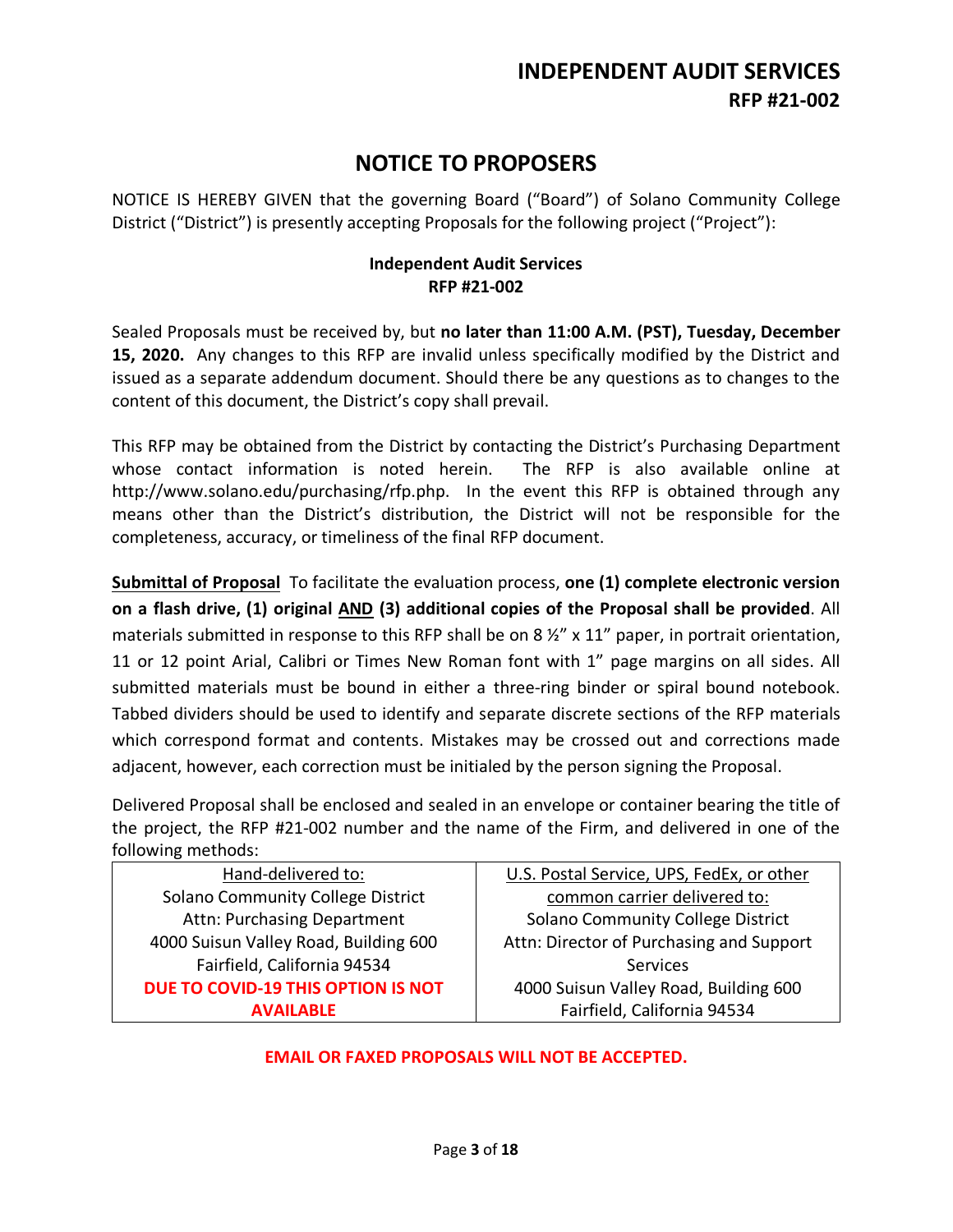**Opening of Proposals.** Sealed Proposals will be opened, and name of the Firm will be recorded at the time, date and location noted in the timeline under Project Specific Dates by the Audit evaluation committee.

It is the responsibility of the Proposer to verify that its Proposal has been received by the District prior to the opening date. Verification of receipt can be made by emailing at [Victoria.Lamica@Solano.edu](mailto:Victoria.Lamica@Solano.edu) .

PROPOSALS DELIVERED OTHER THAN THE ABOVE STATED ADDRESSES, OR RECEIVED AFTER THE SCHEDULED SUBMITTAL DEADLINE, WILL BE REJECTED AND RETURNED UNOPENED TO THE PROPOSER. It is the Firm's sole responsibility to ensure that its Proposal, inclusive of any or all addendums, is received to the proper place at the proper time. Postmarks will not validate Proposals which arrive after the deadline date/time listed. Any Proposal received after the scheduled closing time for receipt of same will be returned to the firm unopened. Proposal may be withdrawn by submitting a written request. Such written request must be delivered to the place stipulated in the RFP prior to the scheduled closing time for receipt of Proposal. The award shall be subject to final contract documents and scope of work between the District and selected Firm.

Firms shall be bound to the pricing terms contained within their submitted Proposal, which shall remain in effect as stated until at least six (6) months after the due date for Proposal. Proposal shall be signed by an authorized individual or officer submitting the Proposal. If the Firm is a corporation or limited liability partnership, the Proposal shall be executed by an audit partner or other authorized representative.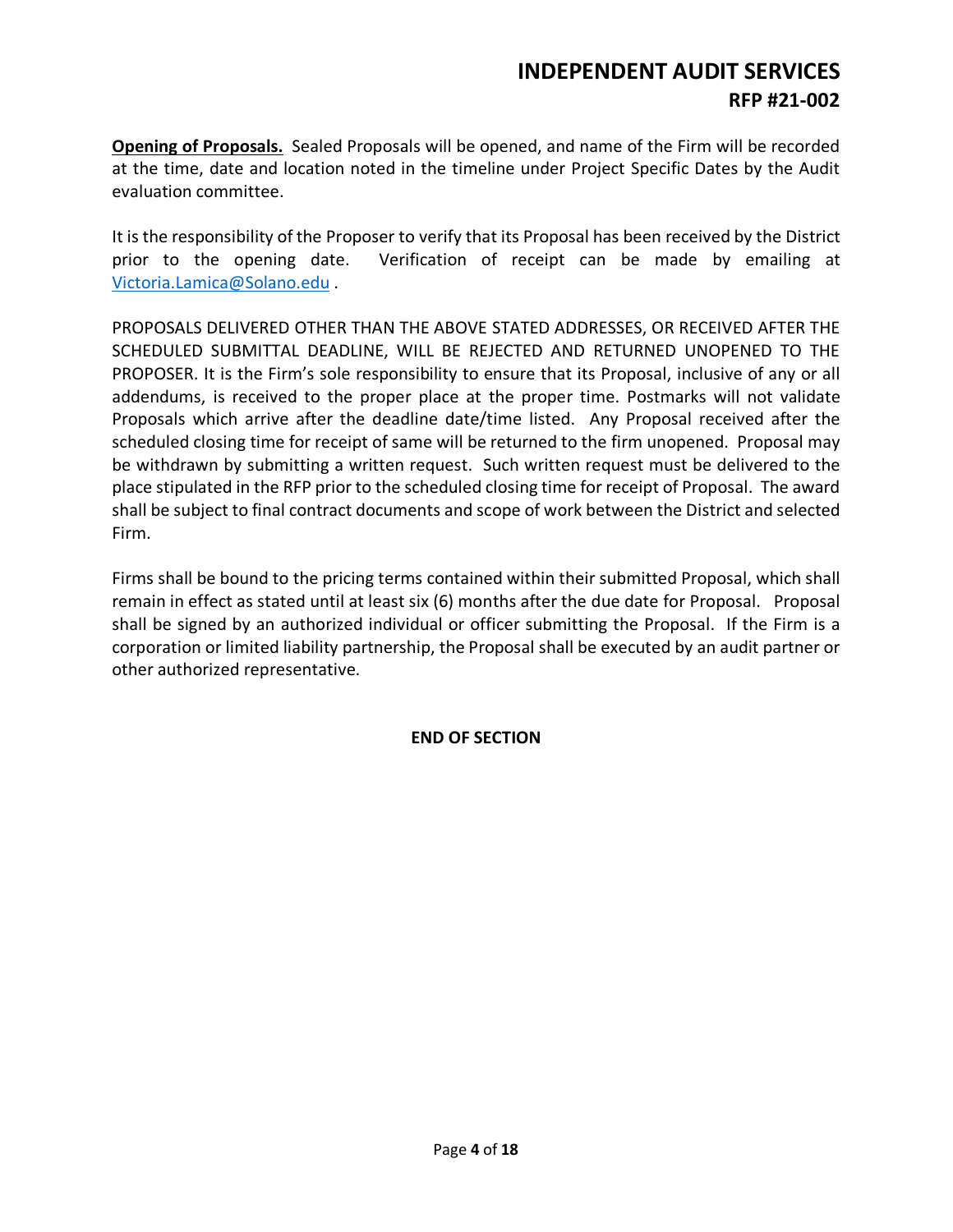# **INDEPENDENT AUDIT SERVICES**

**RFP #21-002**

### **INTRODUCTION AND GENERAL OVERVIEW**

<span id="page-4-0"></span>Solano Community College District (the "District") is within the California Community College system and was established in 1945 as Vallejo Junior College. The 192-acre campus was completed in 1971 with two supporting centers: Vallejo Center and Vacaville Center. The College and its' Centers are on the cutting edge among higher education institutions in Solano County. To learn more, please visit the District's website at [http://www.solano.edu/about\\_scc/](http://www.solano.edu/about_scc/) .

# **PURPOSE OF RFP**

The District is seeking Proposals from qualified firms to provide professional Independent Audit Services for the District. The selected firm will perform the District's annual financial audits for fiscal year 21/22 through fiscal year 25/26. The District's intent is to enter an engagement letter for a period of four (4) years with the option to renew for an additional one (1) year.

**Project Specific Dates:** The following table identifies the estimated dates/time frame for receipt, evaluation and award of this RFP. Please note the following key dates when preparing your responses:

| <b>RFP ACTIVITY</b>                           | DATE & TIME (PST)*                          |
|-----------------------------------------------|---------------------------------------------|
|                                               |                                             |
| <b>Website Publication Date</b>               | Tuesday, November 10, 2020                  |
| Last Day for Proposers to submit questions    | Tuesday, November 24, 2020 before 5:00 p.m. |
| Last day for District to Respond to questions | Tuesday, December 10, 2020 before 5:00 p.m. |
| <b>DEADLINE FOR PROPOSAL SUBMISSIONS</b>      | TUESDAY, DECEMBER 15, 2020 at 11:00 a.m.    |
| Interviews (optional)                         | Week of January 4, 2021                     |
| Anticipated Board Approval                    | Wednesday, February 3, 2021                 |

\*Dates may change with or without notice

**Evaluation of Proposal:** The Proposal review process used to select a qualified independent audit firm will be as follows:

- a. The District's audit evaluation committee will review and evaluate all proposals received using the criteria noted in following section. Incomplete proposals may be rejected as non-responsive and may result in being excluded from this legal resource pool.
- b. The committee may elect to conduct oral interviews of selected short-listed firms. The District may request selected firmsto make an oral/visual presentation in connection with the oral interview.

**Evaluation Criteria:** Firms submitting a proposal are advised that all responsive documents will be evaluated to determine each firm's ability to best meet the needs of the District. The District's evaluation may include, but is not limited to, a consideration of the following criteria: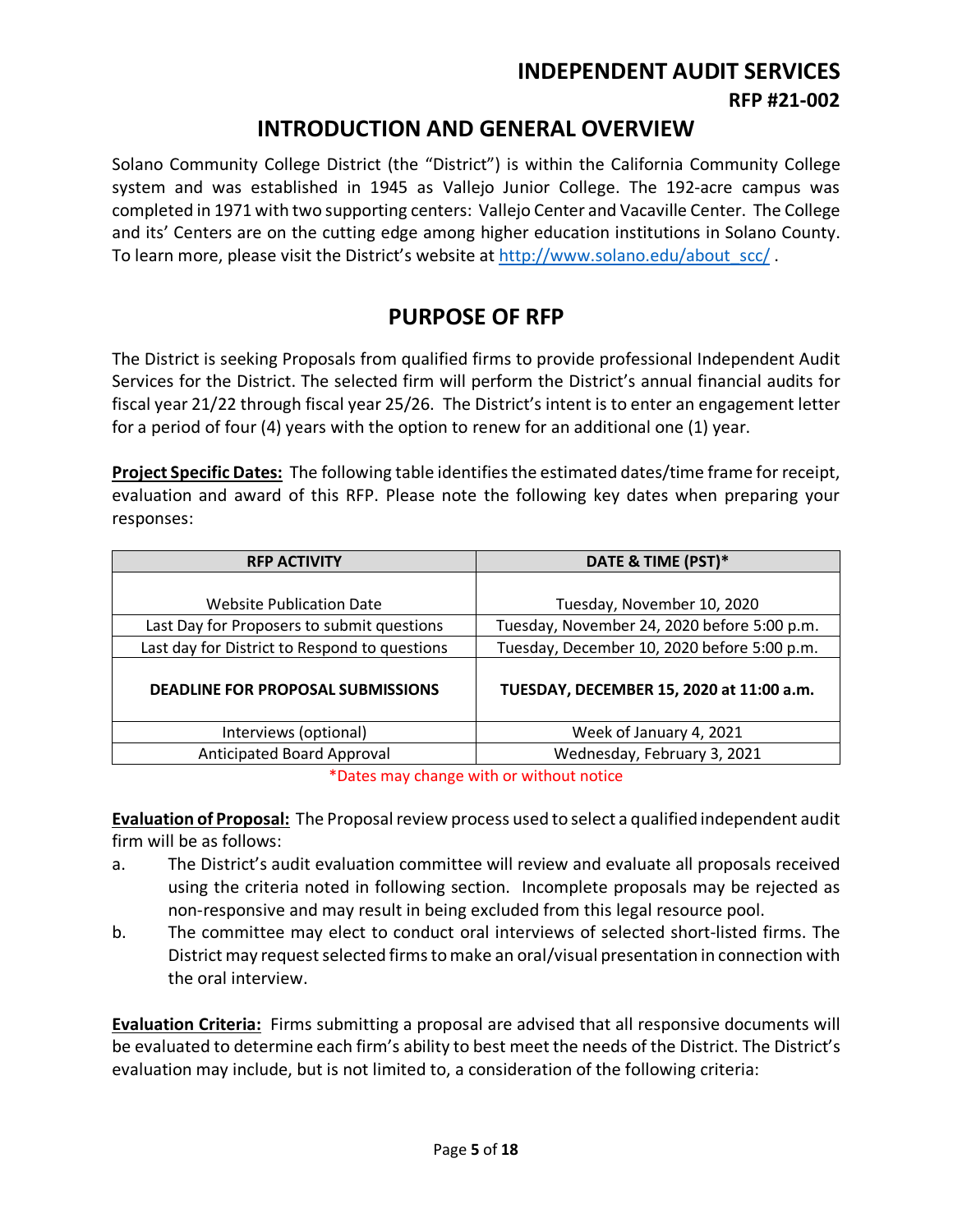#### **RFP #21-002**

- a. **Responsiveness.** Responsiveness of the Proposal clearly states the firm's practice areas, services, and in meeting the requirements of the RFP.
- b. **Qualifications.** The extent of the firm's previous experience and background in conducting similar auditing services. Such experience will also include assessment of the firm's outcomes for matters handled by the firm for higher education institutions.
- c. **Experience/Ability.** The District will evaluate the prior experience and success of the firm to establish effective working relationships within the setting of a higher education institution. This shall include the quality of key personnel to deliver high-quality professional independent auditing services in a timely manner.
- d. **References.** Information obtained by the District from the Firm's provided references and other clients.
- e. **Cost and Fee Structure.** The Firm's proposed fees for services.
- f. **Other criteria as deemed appropriate.**

**Optional Proposal Interviews:** At the discretion of the District, to conduct individual interviews with one or more of the firms who submitted a proposal. The Firm will be notified of the time and exact location in advance of any interview. The purpose of this interview is to confirm information provided in the Proposal submitted by the Firm. This will also be another opportunity for the audit evaluation committee to request additional clarifications. In these interviews, the firm may expand on the information provided in its key personnel present as the primary representatives during this process.

**Cancellation of Solicitation:** The District may cancel this solicitation at any time.

**Contract Award:** The District will select a Firm that demonstrates to be the highest, responsive, and responsible Proposer. Responsive refers to meeting the terms, conditions, requirements and specifications of this RFP. Responsible refers to those who can provide, for example, evidence and references that support a history of compliant contract performance and sound business operation. The District has the right to inspect the facilities, services areas, and business practices of all Firms submitting offers prior to the award. The purpose of an inspection is to determine the Proposer's potential ability to perform under the terms of this Proposal. The District also has the right to inspect the facilities and operations of the selected firm at any time during the service period.

**Letter of Engagement:** The engagement letter, which the successful Firm will be required to execute is duly incorporated within the Purchase Order. The intention of the engagement letter is to include (not limited to) all labor, materials, equipment and transportation necessary for the proper delivery of all services called for in any contract which may arise as a result of this RFP.

**Conflict of Interest/Restrictions on Lobbying and Contacts:** For the period beginning on the date of the issuance of this RFP and ending on the date of the award of the contract, no person or entity submitting a response to this RFP, nor any officer, employee, representative, agent, or consultant representing such a person or entity, shall contact through any means or engage in any discussion regarding this RFP, the evaluation or selection process/or the award of the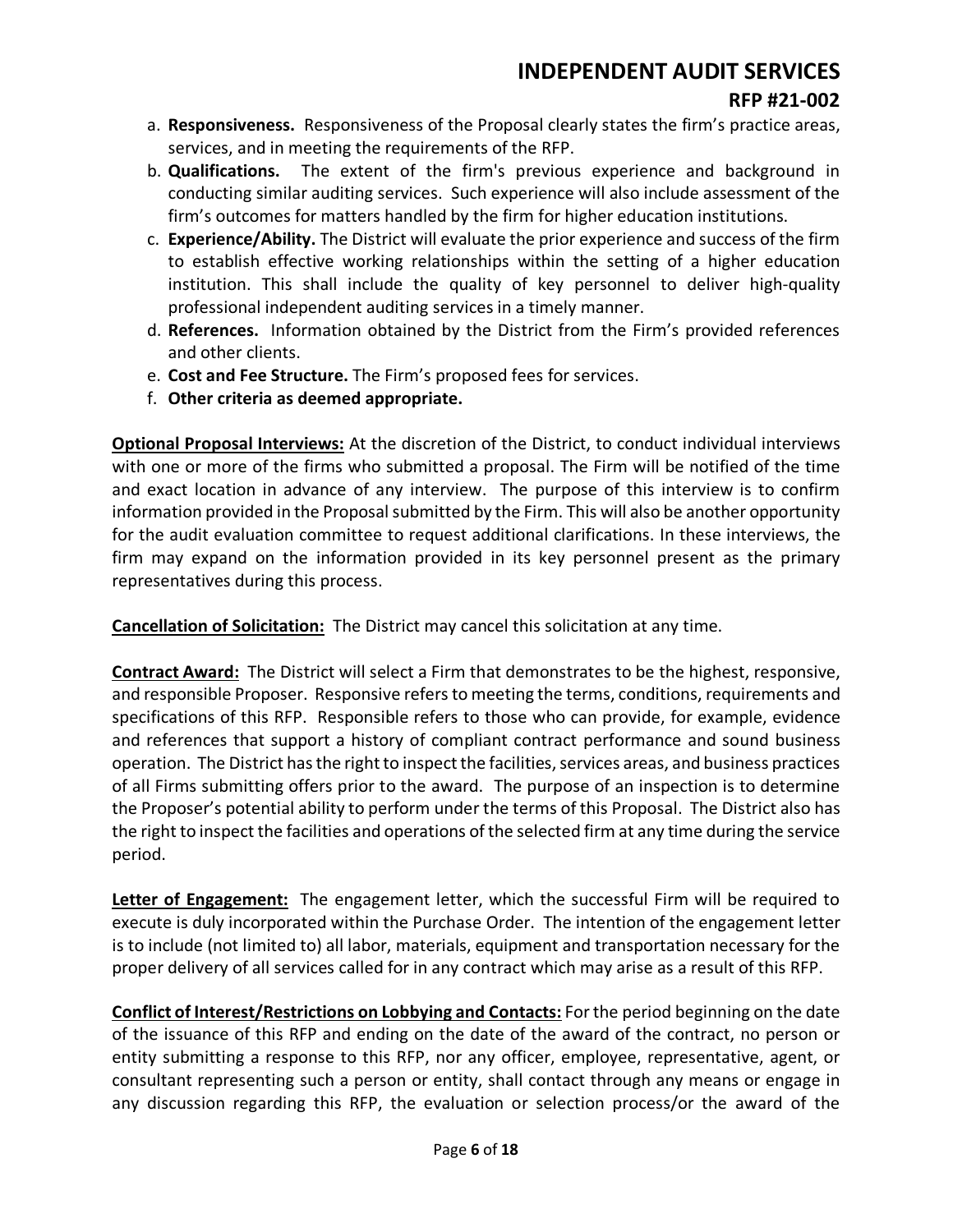contracts with any member of the District's Governing Board, selection members, or with any employee of the District except for clarifications and questions as described herein. Any such contact shall be grounds for disqualification of the Proposer.

**Limitations:** The District reserves the right to contract with any firm responding to this RFP. The District makes no representation that participation in the RFP process will lead to an award of contract or any consideration whatsoever. The District reserves the right to amend this RFP and the RFP process and to discontinue or re-open the RFP process at any time.

**Right to Negotiate and/or Reject Proposal:** Proposers understand that this RFP does not commit or obligate the District to accept any response submitted. The District reserves the right to accept or reject any or all of the responses, waive any irregularities, and to negotiate with selected Firm(s) any price or provision, in part or in its entirety, whenever, in the sole opinion of the District, such action shall serve its best interests and those of the taxpaying public. The District further expressly reserves the right to postpone the Proposal opening date for its own convenience. Firms are encouraged to submit their best prices in their Proposals, and the District intends to negotiate only with Firm whose Proposal most closely meets the District's requirements at the lowest estimated cost. The Contract, if any is awarded, will go to the Firm whose Proposal best meets the District's requirements and provides the greatest overall value to the District.

**Preparation Expenses:** The District shall in no event be responsible for the cost of preparing any Proposal in response to this RFP. The sole responsibility for compliance with the requirements of this RFP lies with each Firm submitting a response. Each Firm is solely responsible for costs in preparing a response to this RFP and any and all other activities associated with same.

**Confidential and Proprietary Information:** All materials submitted relative to this RFP will be kept confidential until such time as an award is made or the RFP is cancelled. At such time, all materials submitted must be made available to the public. All information contained in Proposal submitted may be subject to the California Public Records Act (*California Government Code* Section 6250 et seq.), and information's use and disclosure are governed by this Act. Any information deemed confidential or proprietary should be clearly identified by the Firm as such. Such information may then be protected and treated with confidentiality to the extent permitted by state law.

**Errors/Discrepancies/Clarification/Information of RFP:** Any errors, discrepancies, clarification or questions regarding information contained in this RFP should be immediately directed and submitted in writing to Victoria Lamica, Director of Purchasing and Support Services at [victoria.lamica@solano.edu](mailto:victoria.lamica@solano.edu) by Tuesday, November 24, 2020. Bidders are encouraged to submit their questions as soon as possible in order to give the District an opportunity to reply in a timely manner.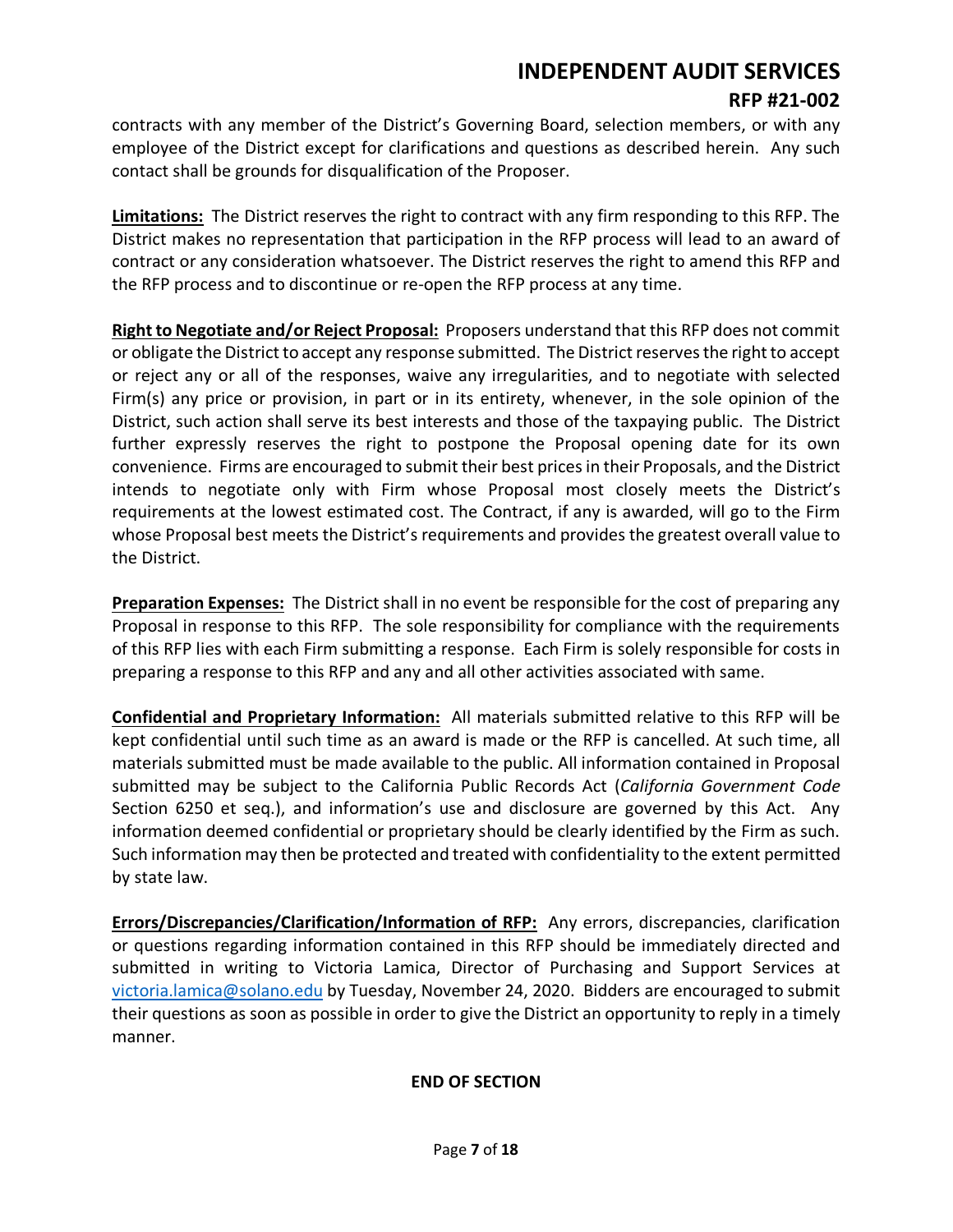### **SCOPE OF WORK AND TECHNICAL SPECIFICATIONS**

<span id="page-7-0"></span>Education Code, Section 84040, requires that Community College Districts provide for an annual audit of the books and accounts of the District and include all funds of the District including associated students, food service, accounts and other funds under the control or jurisdiction of the District. Thus, the scope of work shall be independent audit services of the general-purpose financial statements, including all funds and Balance Sheet accounts, of the District.

The audit shall be conducted in accordance with generally accepted auditing standards, Governmental Auditing Standards issued by the Comptroller General of the United States and the provisions of Office of Management and Budget Circular A-133, "Audits of State and Local Governments, and Non-Profit Organizations", and the "Contracted District Audit Manual" published by the Chancellor's Office of California Community Colleges.

The District follows GASB Statement No. 35, "Basic Financial Statements and Management's Discussion and Analysis for Public Colleges and Universities, an Amendment of GASB Statement No. 34" which permits public colleges and universities to adopt a reporting model based on the provisions of Statement No. 34 that apply to special-purpose governments engaged only in business-type activities (BTA), engaged only in governmental activities, or engaged in both governmental and business-type activities.

The accounting policies of the District are in conformity with general accepted accounting principles related to governmental units and California Community College Districts. Revenues are recognized in the accounting period in which they become both measurable and available to finance expenditures of the current fiscal period. Expenditures are recognized in the accounting period in which the liability is incurred, except for interest on long-term debt, which is recognized when due.

#### **REPORTING PREPARATION**

Although management remains responsible for the financial statements, the audit firm shall prepare the annual financial report including the financial section, required supplementary information, supplementary and statistical information, independent auditor's reports, and the schedules of findings and questioned costs.

#### **ANNUAL REPORT REVIEW AND TIMING**

Draft Report: December 1 Final Report: December 15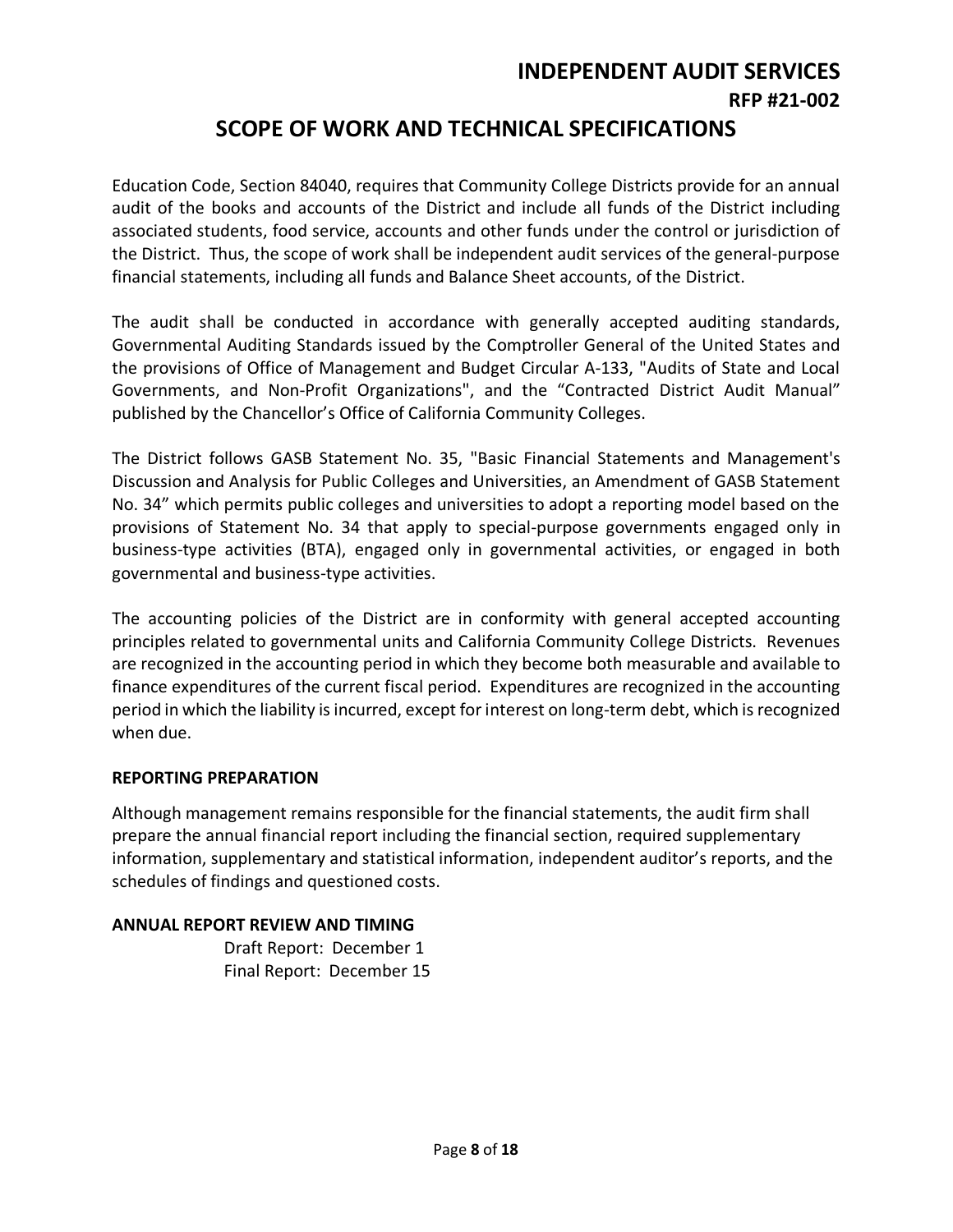#### **ASSISTANCE AVAILABLE TO THE RESPONDENT**

- 1. The audits for the recent fiscal years were made by EideBailly, and are available for review at the District's Finance and Administration Office and at the following website: [http://www.solano.edu/finance\\_admin/audit.php.](http://www.solano.edu/finance_admin/audit.php) Previous audit work papers are available for inspection upon request. Please contact Terri Montgomery (925) 574- 4010.
- 2. The District's Accounting staff can prepare schedules, reproduce documents, pull documents, etc.
- 3. The District's Superintendent-President and Vice President, Finance and Administration will sign the representation letter.
- 4. The District will perform inter-fund reconciliations and reconciliations with the Solano County of Education (SCOE) records.
- 5. The District will provide a work area for the auditor, which is located near the records to be audited.

#### **EXIT CONFERENCE REQUIREMENTS**

The District will require an audit exit conference with the Vice President, Finance and Administration, the Controller, and other staff as appropriate. The auditing firm will be expected to provide progress reports to the Vice President and Controller while the audit is progressing. The audit firm will meet with the audit committee of the Board of Trustees and in public session with the full Board to present the audit.

#### **REPORTS REQUIRED**

Fifty (50) copies of the audit report are required. The report should meet all professional requirements and standards. All parts of the audit report should be bound together. The management report should be submitted separately. Reports on fraud, abuse, or illegal acts or indications of such acts, including all questioned costs found as the result of these acts, should be covered by separate written report to the appropriate federal or state department or agency. Also, the Vice President, from time to time, may request additional agreed upon procedures or projects, which in addition to the annual report and subject to additional fees.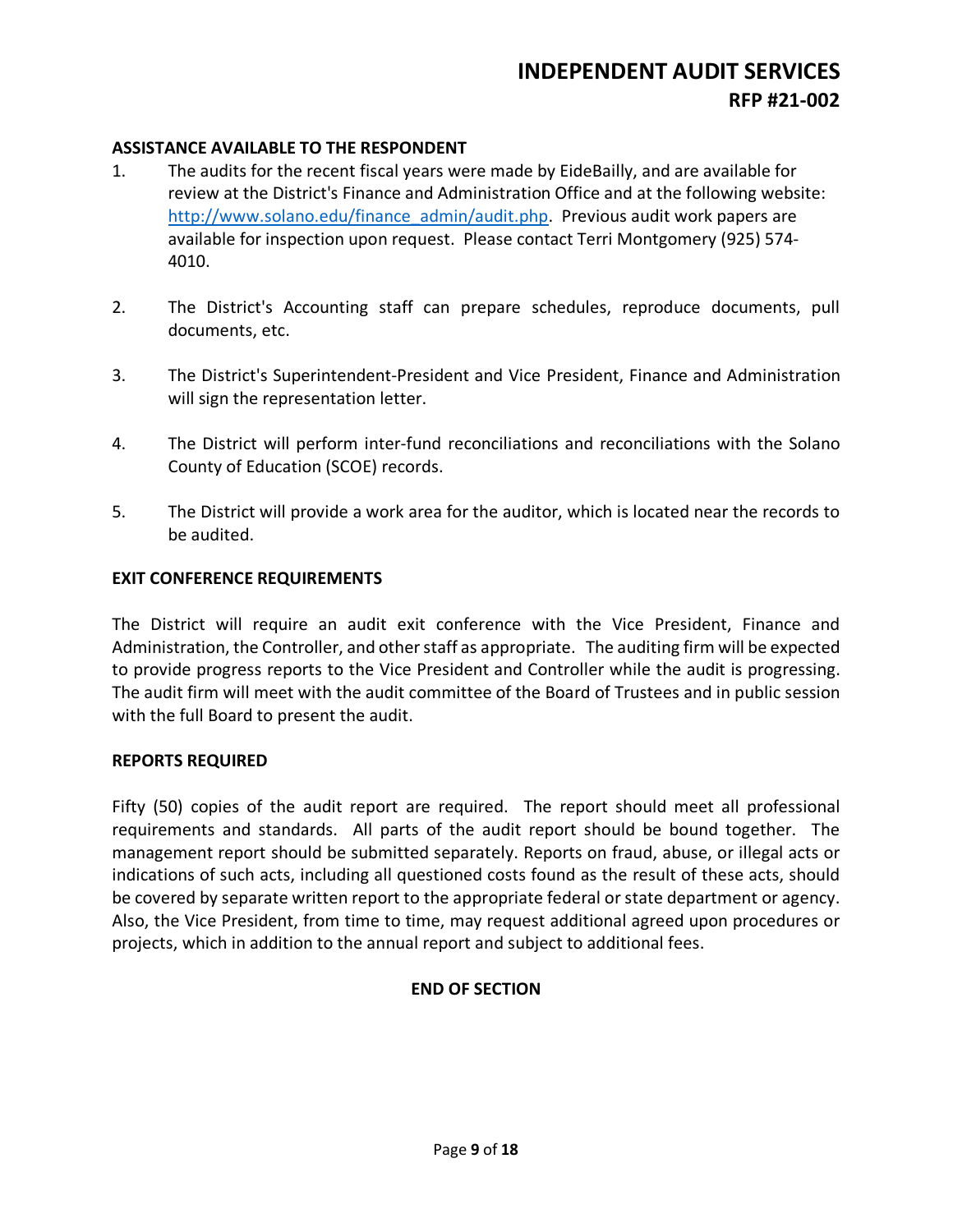# **INDEPENDENT AUDIT SERVICES**

**RFP #21-002**

### **PROPOSERS INSTRUCTIONS**

<span id="page-9-0"></span>**Format and Content.** The Firm's Proposal should fully state its experience and expertise referenced in the Scope of Work. The submitted Proposal should be organized and indexed in a format noted below that ensures the District can easily review to effectively evaluate the Firm's Proposal.

#### **SUGGESTED FORMAT**

- **I. Letter of Interest:** The individual who is authorized to bind the Firm's business contractually, must sign the cover letter, which must accompany the Firm's RFP response. This cover letter must indicate the signer is so authorized and must indicate the title or position that the signer holds in the firm. **An unsigned cover letter may cause the Proposal to be rejected.** The cover letter must contain a statement that the Firm acknowledges that all documents submitted pursuant to this RFP process will become a matter of public record. The letter must also contain the following:
	- a. The firm's name, address, email, telephone, and facsimile number.
	- b. The name, title or position, and telephone number of the individual signing the cover letter.
	- c. A statement indicating the signer is authorized to bind the firm contractually.
	- d. The name, title or position, and telephone number of the primary contact and/or account administrator, if different from the individual signing the cover letter.
	- e. A statement to the effect that the Proposal is a firm and irrevocable offer, good for six (6) months.
	- f. A statement expressing the firm's willingness to perform the services as described in this RFP.
	- g. A statement indicating that all forms, certificates, and compliance requirements included in this RFP are completed and duly submitted in the Proposal response.
	- h. Provide proof of California CPA License and that said license is in good standing for key team members.
	- i. A statement expressing the firm's availability of staff, office locations, hours and other required resources for performing all services and providing all deliverables within the specified time frames as described in the RFP.
- **II. Table of Contents**: Include a detailed table of contents for all sections of the submittal.

#### **III. Submission of Firm's Information**

Profile of the Independent Auditor: The profile of firm should include general background information, such as:

- 1. The organization and size of the firm, whether it is local, regional, national, or international in operations.
- 2. The location of the office from which the work is to be done and the number of professional staff, by staff level, employed at that office.
- 3. A description of the range of activities performed by the local office such as auditing, accounting, tax service, or management services.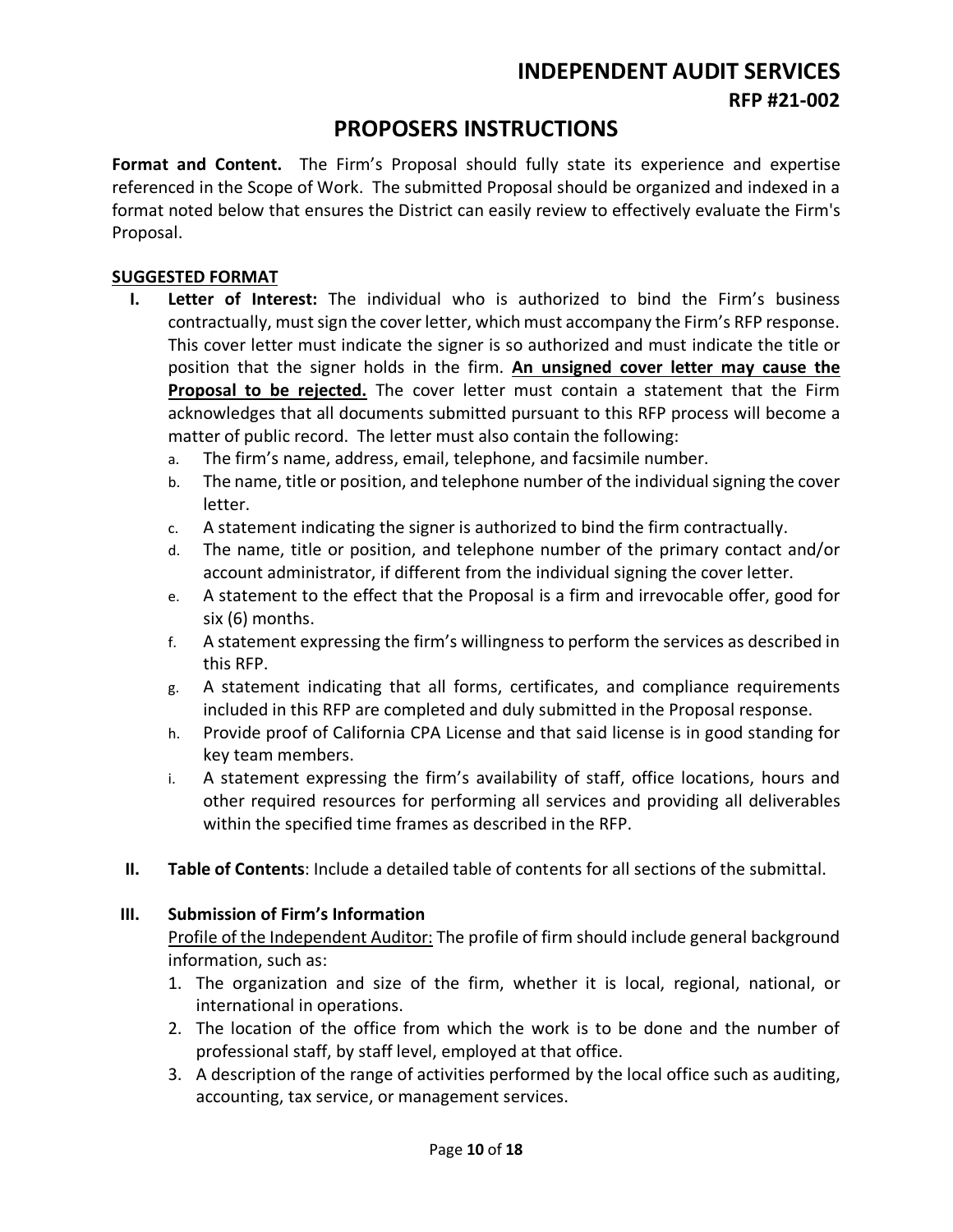- 4. A positive statement that the following mandatory criteria are satisfied:
	- a. An affirmation that the firm is properly licensed for practice as a Certified Public Accountant in California.
	- b. An affirmation that the firm meets the independence requirements of "Government Auditing Standards" 2018 revision, published by the U.S. General Accounting Office.
	- c. An affirmation that the firm does not have a Record of Substandard Audit work.
	- d. An affirmation that the firm meets all specific requirements imposed by state or local law or rules and regulations.

Technical Experience: The technical experience of the firm should include the following information:

- A list of California school district/community college district clients and give the names, e-mail addresses and telephone number of client officials responsible for the audits listed. Also, discuss local, state, and national reputation for quality work performed in the public sector.
- Discuss ability to provide additional auditing, accounting, or management consulting services and provide a summary of specific projects completed both in the public sector and specifically for school districts/community college districts.

#### Qualifications:

- 1. Identify the audit partners, managers and field supervisors, and other staff who will work on audits, including staff from other than the local office. Resumes including relevant experience and continuing education for the auditor in charge up to the individual with final responsibility for the engagement should be included. (Resumes may be included as an appendix).
- 2. Provide specific details of proposed audit approach. The information should include, but is not limited to:
	- a. Sampling of techniques for transactions testing
	- b. Analytical procedures used to analyze results, and
	- c. A sample calendar for the audit, from entrance conference to final report

#### Approach to the Examination:

- 1. Submit a work plan to accomplish the scope defined in the RFP. The work plan should include time estimates for each significant segment of the work and the staff level to be assigned. Where possible, individual staff members should be named, and their titles provided. The planned use of specialists should be specified.
- 2. The audit work plan should completely cover what audit work will be accomplished by all the auditors to render:
	- a. An opinions report on the financial statements.
	- b. A report on the study and evaluation and report on internal control systems.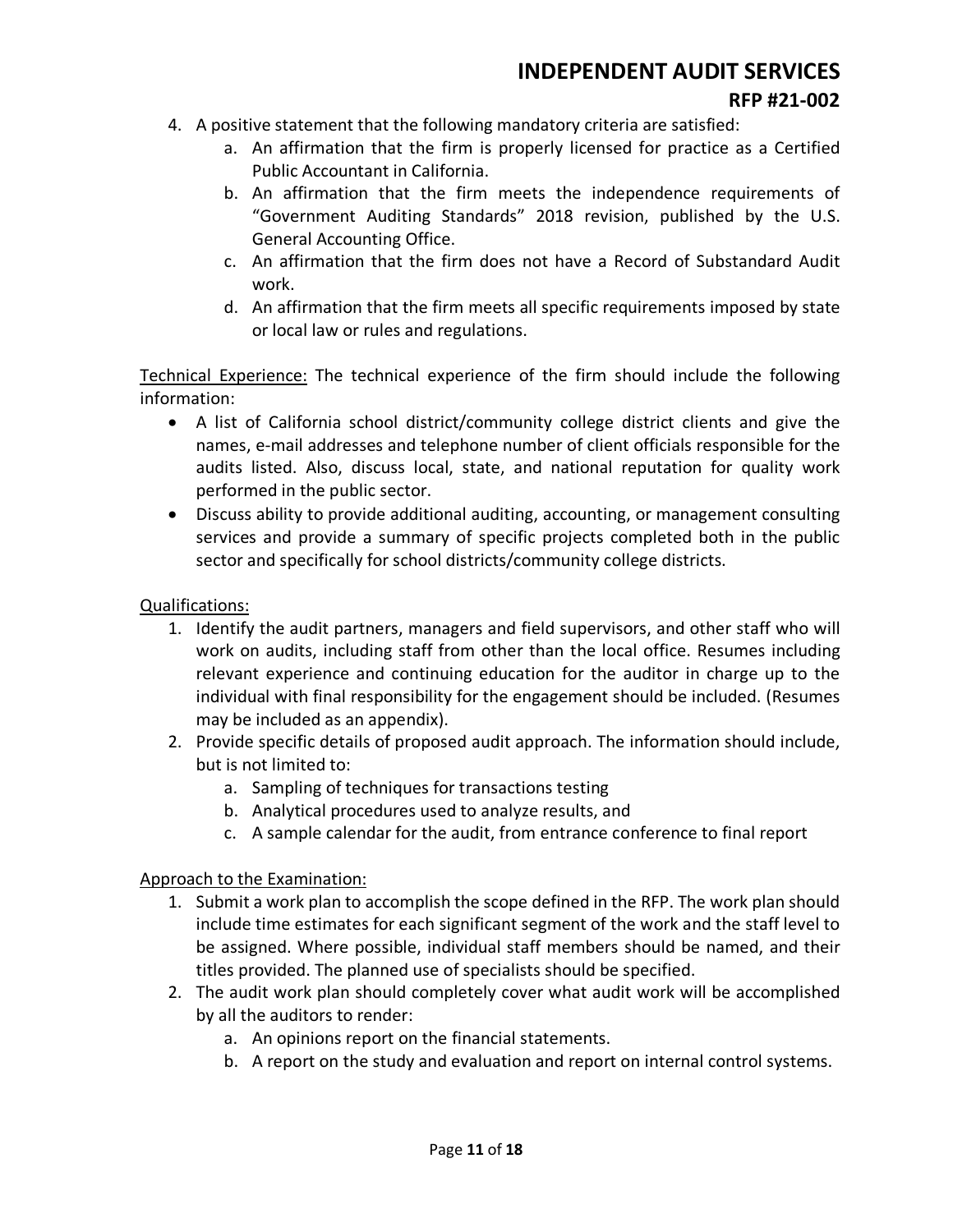#### **RFP #21-002**

- c. A report on the organizations' control system to assure compliance and whether the organization has complied with laws and regulations that may influence each major federal assistance program.
- d. Findings and questioned costs for both federal and state awards.
- 3. The audit work plan should demonstrate the auditor's understanding of the audit requirements of a single audit as specified in the OMB Circular A-133 and the audit tests and procedures to be applied in completing the audit plan.

Report Requirements: Firm should state their understanding of and their ability to meet specific reporting requirements.

Time Requirements:If not already adequately covered in the Firm's letter of transmittal, the response should detail information on how the firm plans to meet the timeline and reporting deadline requirements of the engagement.

#### **IV. Rate/Fee Schedule(s)**

- a) Total audit hours detailed by partner, senior manager, manager, field supervisor and other staff.
- b) Hourly rate detailed by partner, senior manager, manager, field supervisor and other staff.
- c) The maximum annual cost for the audit for each of the five (5) years.
- **V. Certificate of Non-Discrimination (Exhibit A):** The Firm shall submit a Certification of Non-Discrimination assuring that it will not discriminate in its hiring or employment practices on the grounds of race, color, sex, age, ancestry, religion, marital status, national origin, sexual orientation, gender, gender identity, gender expression, medical condition or physical or mental disability, or any other basis protected by law, in performing the work and services.
- **VI. Non-Collusion Affidavit (Exhibit B):** Proposersshall submit the Non-Collusion Declaration with its Proposal. Proposals submitted without the Non-Collusion Declaration shall be deemed non-responsive and will not be considered.
- **VII. References Form (Exhibit C):** A minimum of three (3) verifiable references preferably from a California public or private educational institution and/or California public agency shall be listed on the "References" sheet provided in this RFP. This list may include current and former clients (with reason for cancellation if applicable), with all references being able to fully comment on the Firm's related experience.
- **VIII. Addenda Acknowledgement (Exhibit D):** Proposers shall complete and submit the Addenda Acknowledgement form with its Proposal. It is the firm's responsibility for ensuring that they have received any and all Addenda. If not, they may be considered non-responsive. Proposers are to review the Notice to Proposers for instructions on how to obtain said addenda/addendums.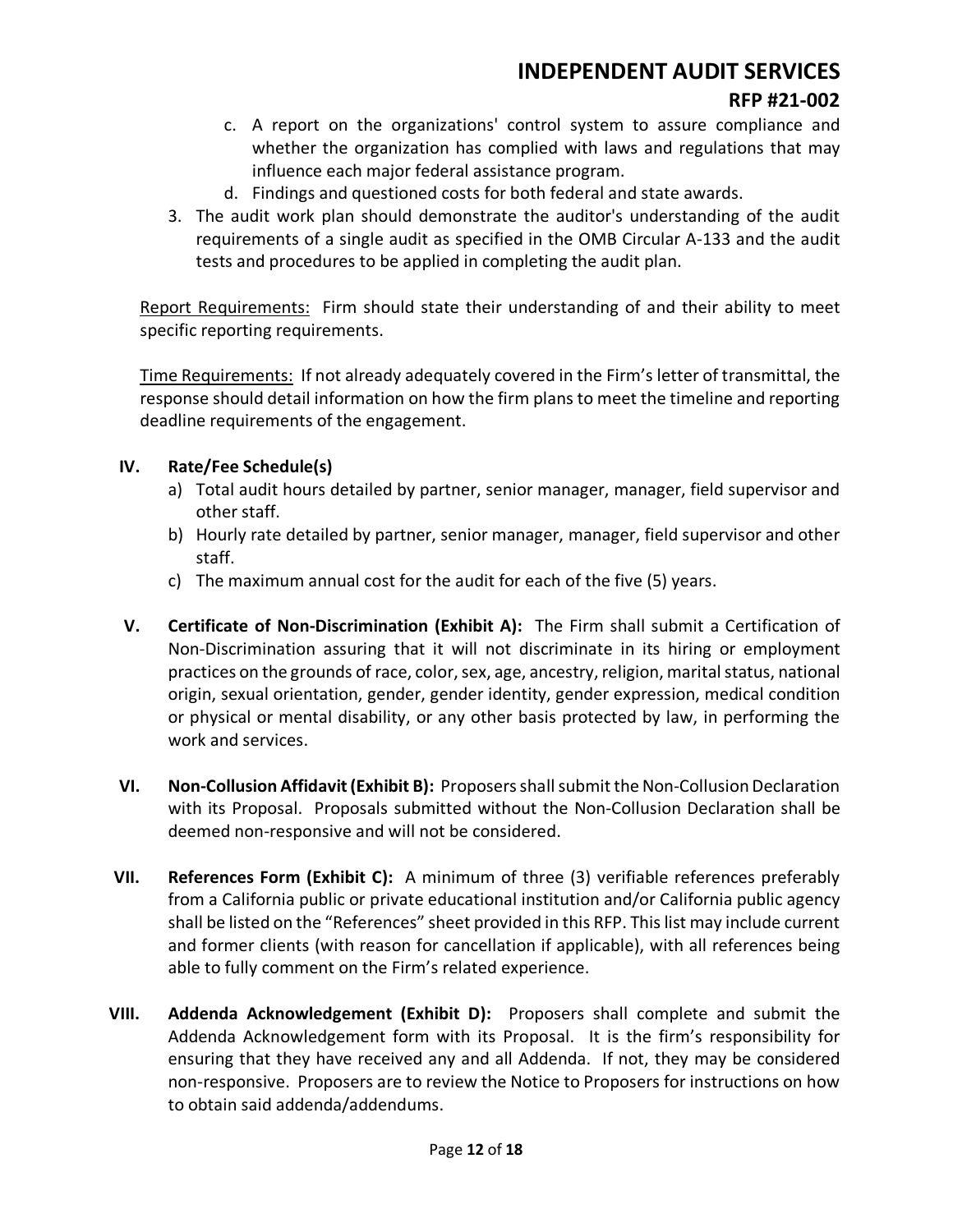#### **IX. Additional Materials:**

- a. Firm may include other materials that they feel may improve the quality of their Proposal submissions and/or are pertinent to this RFP.
- b. Proposers are encouraged to include letters of reference and/or testimonials in their Proposal.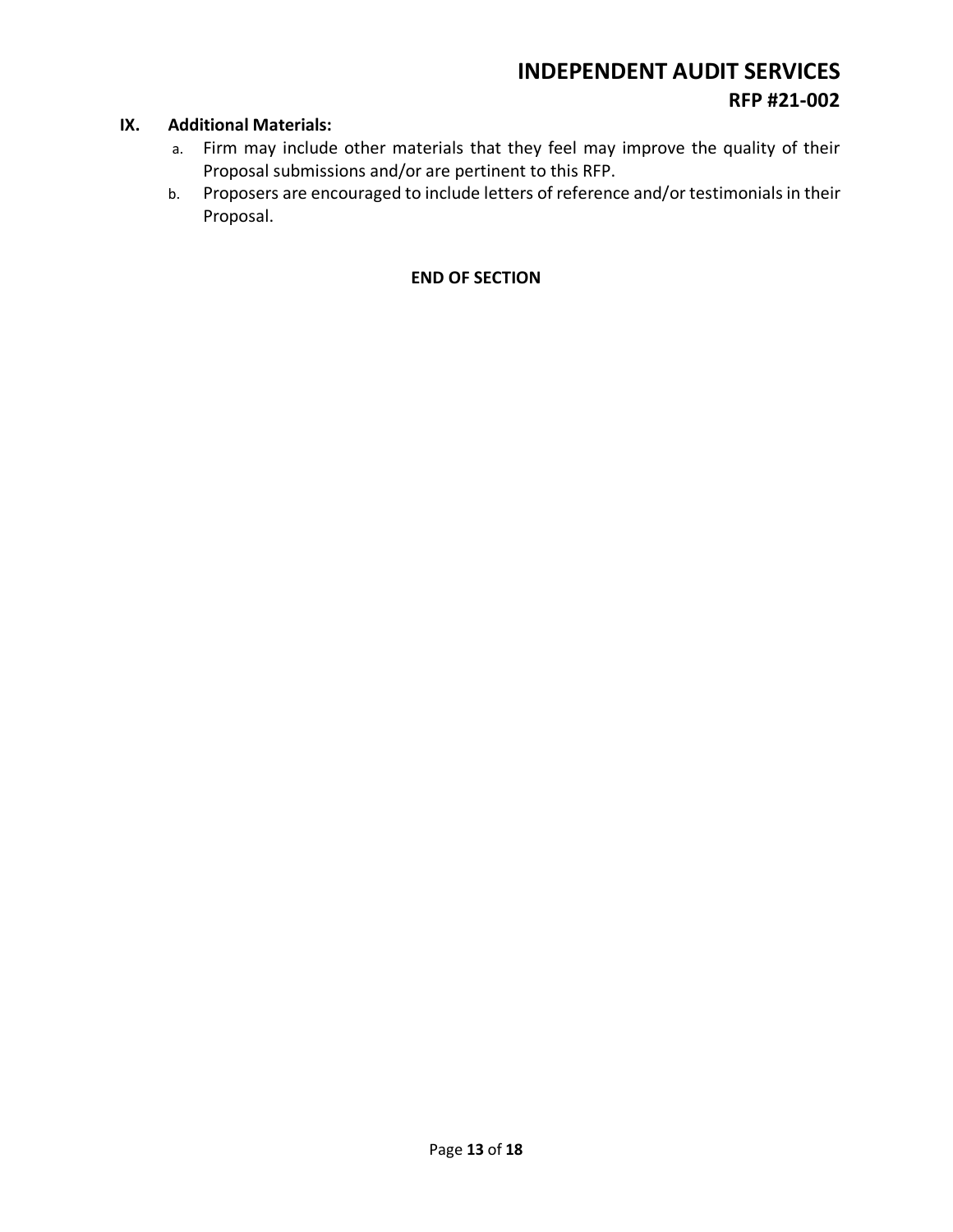## **SUBMITTAL CHECKLIST**

<span id="page-13-0"></span>This checklist is provided to assist in the preparation of Firm's submission. It is only intended as a guide. Proposers are encouraged to use the following checklist when preparing their proposed Proposal:

| <b>LETTER OF INTEREST</b>                              |
|--------------------------------------------------------|
| <b>SUBMISSION OF FIRM'S INFORMATION</b>                |
| <b>RATE/FEE SCHEDULE</b>                               |
| <b>EXHIBIT A - Certification of Non-Discrimination</b> |
| <b>EXHIBIT B - Non-Collusion Affidavit</b>             |
| <b>EXHIBIT C - References</b>                          |
| <b>EXHIBIT D - Addenda Acknowledgement</b>             |
| <b>ADDITIONAL MATERIALS (OPTIONAL)</b>                 |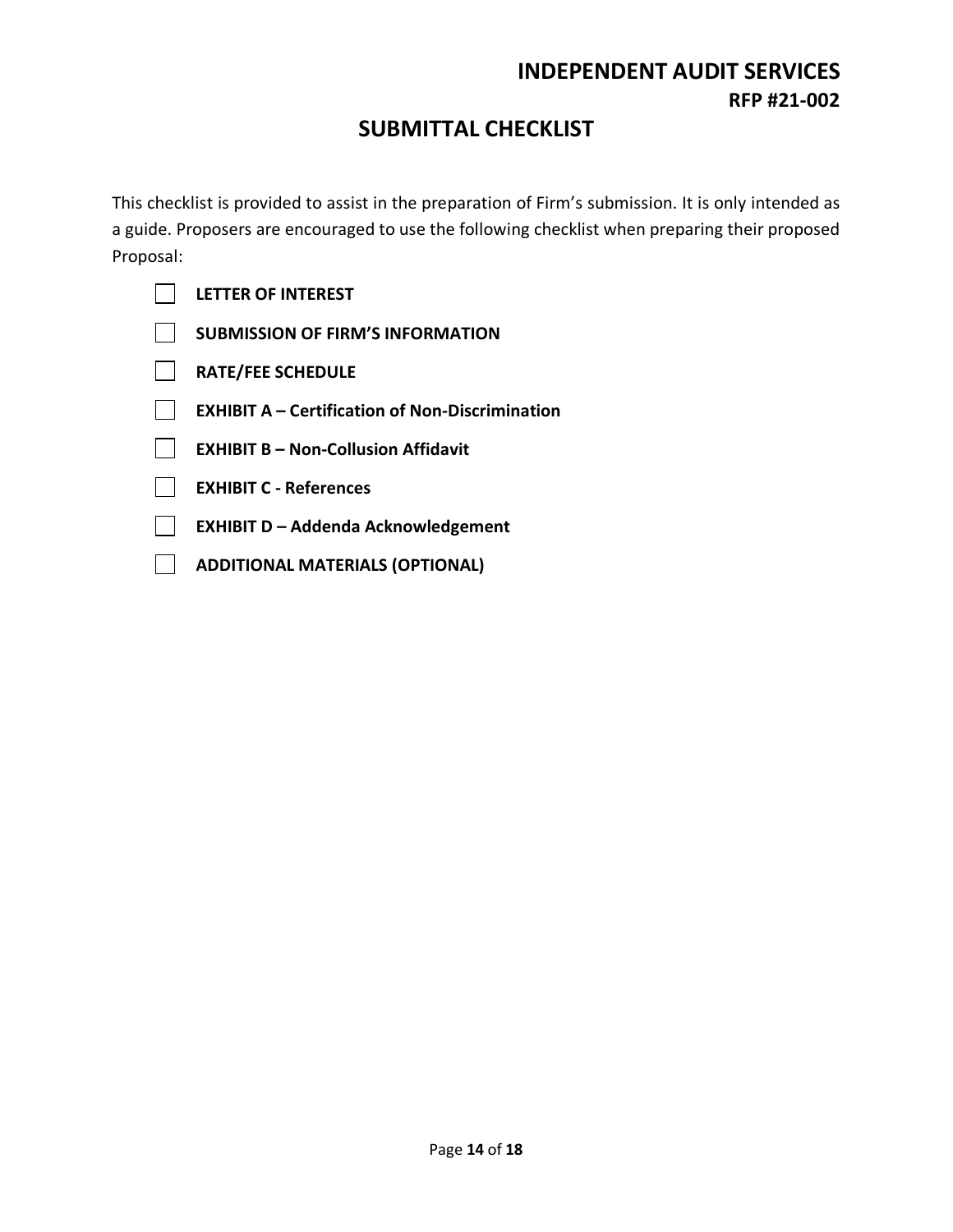# **EXHIBIT A- CERTIFICATION OF NON-DISCRIMINATION**

#### **TO BE EXECUTED BY FIRM AND SUBMITTED WITH PROPOSAL**

<span id="page-14-0"></span>Proposer hereby certifies in performing work or providing services for the District, there shall be no discrimination in its hiring or employment practices because of age, sex, race, color, ancestry, national origin, religious creed, physical or mental disability, medical condition, marital status, or sexual orientation, except as provided for in Section 12940 of the California Government Code. Proposer shall comply with applicable Federal and California anti-discrimination laws, including but not limited to the California Fair Employment and Housing Act, beginning with Section 12900 of the California Government Code.

IN WITNESS WHEREOF, the undersigned has executed this Certificate of Non-Discrimination this \_\_\_\_\_\_\_\_\_\_\_\_\_\_\_\_ day of \_\_\_\_\_\_\_\_\_\_\_\_\_\_\_\_\_\_\_\_\_, \_\_\_\_.

| <b>FIRM</b>  |                                               |
|--------------|-----------------------------------------------|
|              | (Type or print complete legal name of Bidder) |
| BY           |                                               |
|              | (Signature)                                   |
| <b>Name</b>  |                                               |
|              | (Type or print)                               |
| <b>Title</b> |                                               |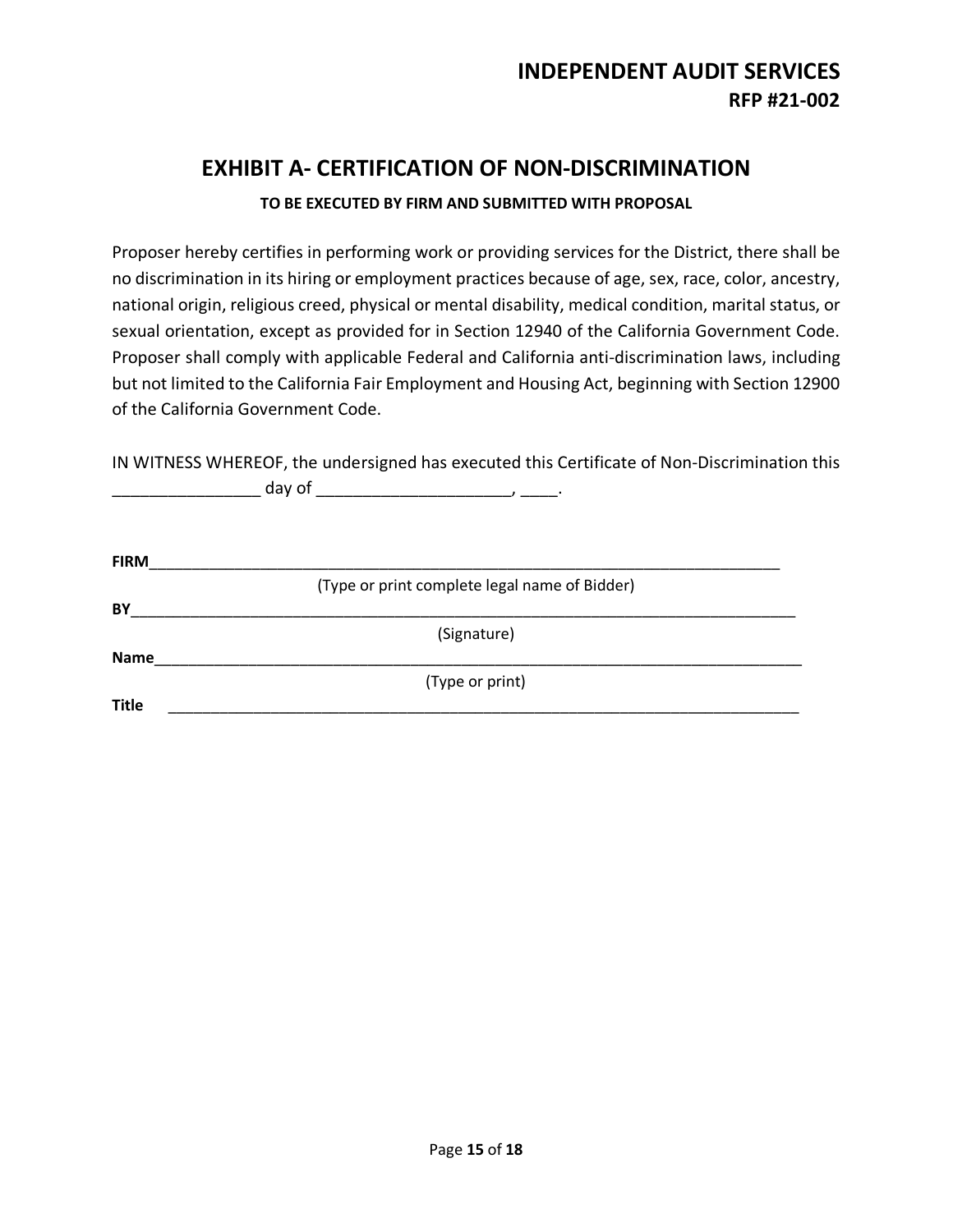### **EXHIBIT B - NON-COLLUSION AFFIDAVIT**

#### **TO BE EXECUTED BY FIRM AND SUBMITTED WITH PROPOSAL**

<span id="page-15-0"></span> , being first duly sworn, deposes and says that he or she is of the party making the foregoing proposal that the proposal is not made in the interest of, or on behalf of, any undisclosed person, partnership, company, association, organization, or corporation; that the proposal is genuine and not collusive or sham; that the Proposer has not directly or indirectly induced or solicited any other Proposer to put in a false or sham bid, and has not directly or indirectly colluded, conspired, connived, or agreed with any Proposer or anyone else to put in a sham proposal, or that anyone shall refrain from proposing; that the Proposer has not in any manner, directly or indirectly, sought by agreement, communication, or conference with anyone to fix the proposed price of the Proposer or any other Proposer, or to fix any overhead, profit, or cost element of the proposal price, or of that of any other Proposer, or to secure any advantage against the public body awarding the contract of anyone interested in the proposed contract; that all statements contained in the proposal are true; and, further, that the Proposer has not, directly or indirectly, submitted his or her proposed price or any breakdown thereof, or the contents thereof, or divulged information or data relative thereto, or paid, and will not pay, any fee to any corporation, partnership, company association, organization, bid depository, or to any member or agent thereof to effectuate a collusive or sham proposal.

I certify (or declare) under penalty of perjury under the laws of the State of California that the foregoing is true and correct.

| <b>FIRM</b>  |                                             |  |
|--------------|---------------------------------------------|--|
|              | (Type or print complete legal name of Firm) |  |
| BY           |                                             |  |
|              | (Signature)                                 |  |
| <b>Name</b>  |                                             |  |
|              | (Type or print)                             |  |
| <b>Title</b> |                                             |  |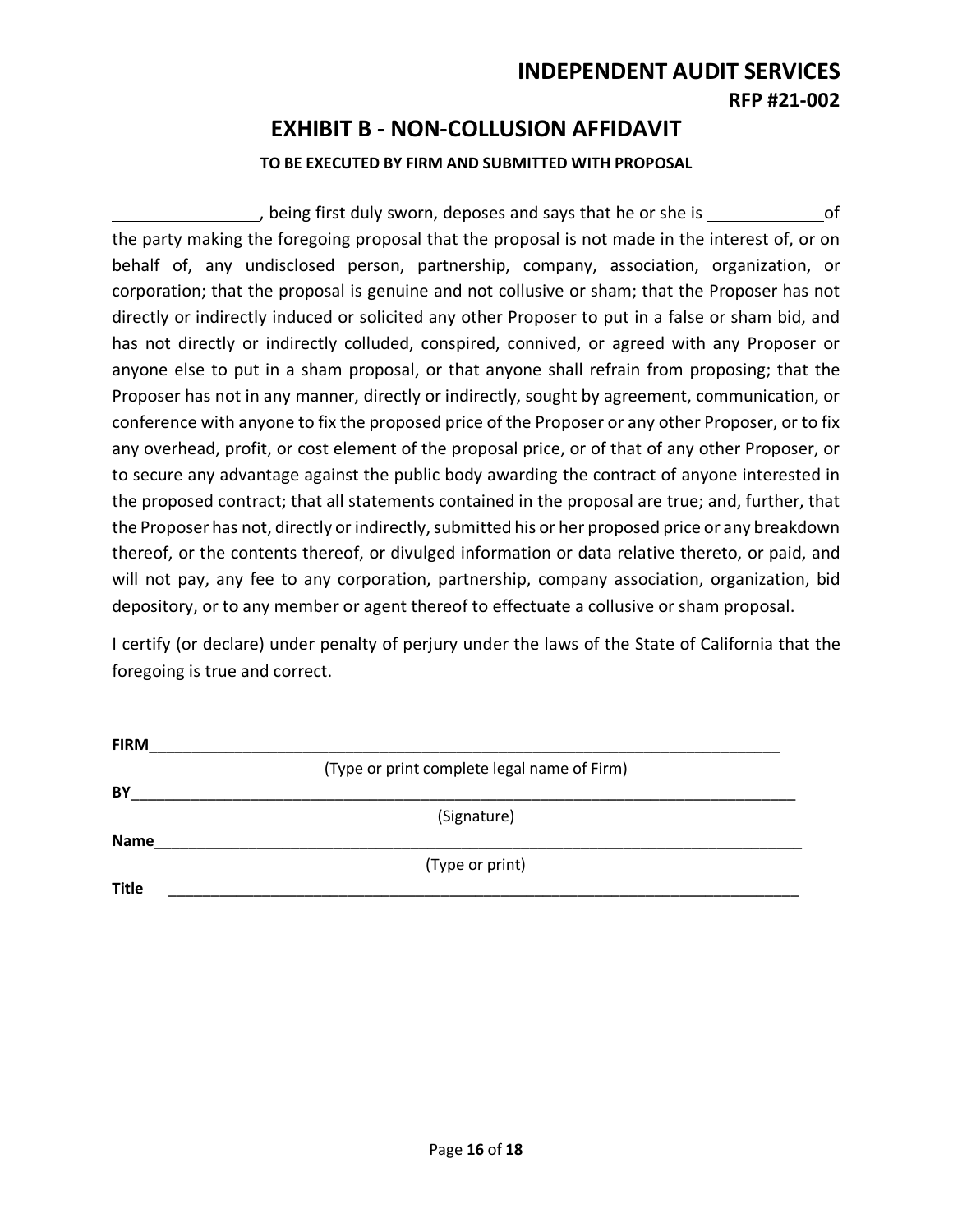### **EXHIBIT C - REFERENCES**

<span id="page-16-0"></span>

| Proposer shall provide a minimum of three (3) College/University Customer References with three (3) or more years' experience |                     |  |
|-------------------------------------------------------------------------------------------------------------------------------|---------------------|--|
| with the Firm.                                                                                                                |                     |  |
|                                                                                                                               | <b>REFERENCE #1</b> |  |
| <b>NAME</b>                                                                                                                   |                     |  |
| ADDRESS                                                                                                                       |                     |  |
| CITY, STATE ZIP CODE                                                                                                          |                     |  |
| <b>TELEPHONE #</b>                                                                                                            |                     |  |
| CONTACT                                                                                                                       |                     |  |
| DATES OF SERVICE                                                                                                              |                     |  |
| APPROX. FTES                                                                                                                  |                     |  |
|                                                                                                                               | <b>REFERENCE #2</b> |  |
| <b>NAME</b>                                                                                                                   |                     |  |
| <b>ADDRESS</b>                                                                                                                |                     |  |
| CITY, STATE, ZIP CODE                                                                                                         |                     |  |
| <b>TELEPHONE #</b>                                                                                                            |                     |  |
| CONTACT                                                                                                                       |                     |  |
| DATES OF SERVICE                                                                                                              |                     |  |
| APPROX. FTES                                                                                                                  |                     |  |
|                                                                                                                               | <b>REFERENCE #3</b> |  |
| <b>NAME</b>                                                                                                                   |                     |  |
| <b>ADDRESS</b>                                                                                                                |                     |  |
| CITY, STATE, ZIP CODE                                                                                                         |                     |  |
| <b>TELEPHONE #</b>                                                                                                            |                     |  |
| CONTACT                                                                                                                       |                     |  |
| DATES OF SERVICE                                                                                                              |                     |  |
| APPROX. FTES                                                                                                                  |                     |  |

#### **(ATTACH ADDITIONAL SHEETS IF REQUIRED OR DESIRED)**